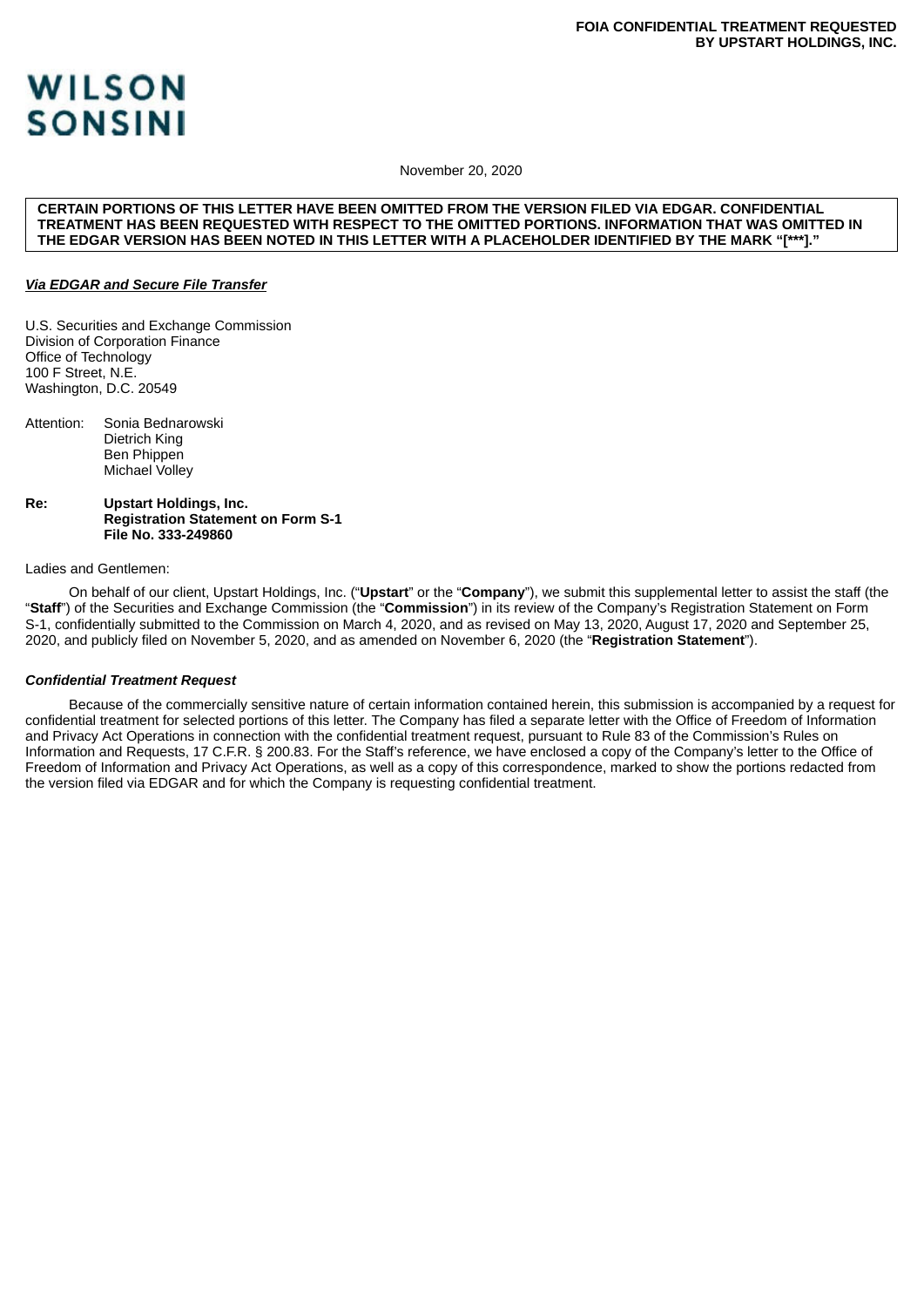# **FOIA CONFIDENTIAL TREATMENT REQUESTED BY UPSTART HOLDINGS, INC.**

For the convenience of the Staff, we are providing to the Staff a copy of this letter through the Staff's secure file transfer.

#### *Preliminary Price Range*

The Company supplementally advises the Staff that it currently estimates a preliminary price range of \$[\*\*\*] to \$[\*\*\*] per share (the "**Preliminary Price Range**") for its initial public offering ("**IPO**"), resulting in a midpoint of the Preliminary Price Range of \$[\*\*\*]. The Preliminary Price Range was determined, in part, based on discussions between the Company and representatives of the lead underwriter for the Company's initial public offering (the "**Representatives**") that took place on November 17, 2020. Prior to November 17, 2020, the Representatives had not provided the Company with the Preliminary Price Range or any specific estimated price range. However, as discussed below, on November 3, 2020, the Company and the Representatives discussed perspectives on valuation methodologies and approaches that were expected to be used by investors, including preliminary groups of companies that investors may view as comparable to the Company.

The actual indicative price range to be included in the preliminary prospectus will not be determined until shortly before the printing and filing of the preliminary prospectus for the commencement of the roadshow for the Company's initial public offering and will be based on market and other conditions at that time. The Company anticipates the price range that will be included in the preliminary prospectus will be a narrower range than the Preliminary Price Range. However, the Preliminary Price Range is subject to further revision based on changes in the Company's performance and prospects and market conditions, including the trading price of companies deemed comparable to the Company, the performance of technology IPOs, and market conditions and investor demand more generally. Given the potential for volatility and uncertainty in the market, such revisions could be significant. The indicative price range to be included in the preliminary prospectus, when determined, will be included in an amendment to the Registration Statement prior to the distribution of any preliminary prospectuses to potential investors and will not be greater than the range permitted by Compliance and Disclosure Interpretations 134.04.

#### *Historical Fair Value Determination*

Each time the Company's board of directors (the "**Board**") has approved option grants, it has granted those options with an exercise price intended to be equal to the fair value of the underlying common stock on the date of grant. Given the absence of an active trading market for the Company's common stock, determining the fair value of the Company's common stock required the Board to make complex and subjective judgments. In doing so, the Board considered numerous factors, including:

- the Company's results of operations and financial position, including the Company's levels of available capital resources;
- the Company's stage of development and material risks related to the Company's business;
- the Company's business conditions and projections;
- the valuation of publicly traded companies in the financial technology sectors;
- the lack of marketability of the Company's common stock as a private company;
- the prices at which the Company sold shares of its convertible preferred stock to outside investors in arms-length transactions;
- the rights, preferences, and privileges of the Company's convertible preferred stock relative to those of its common stock;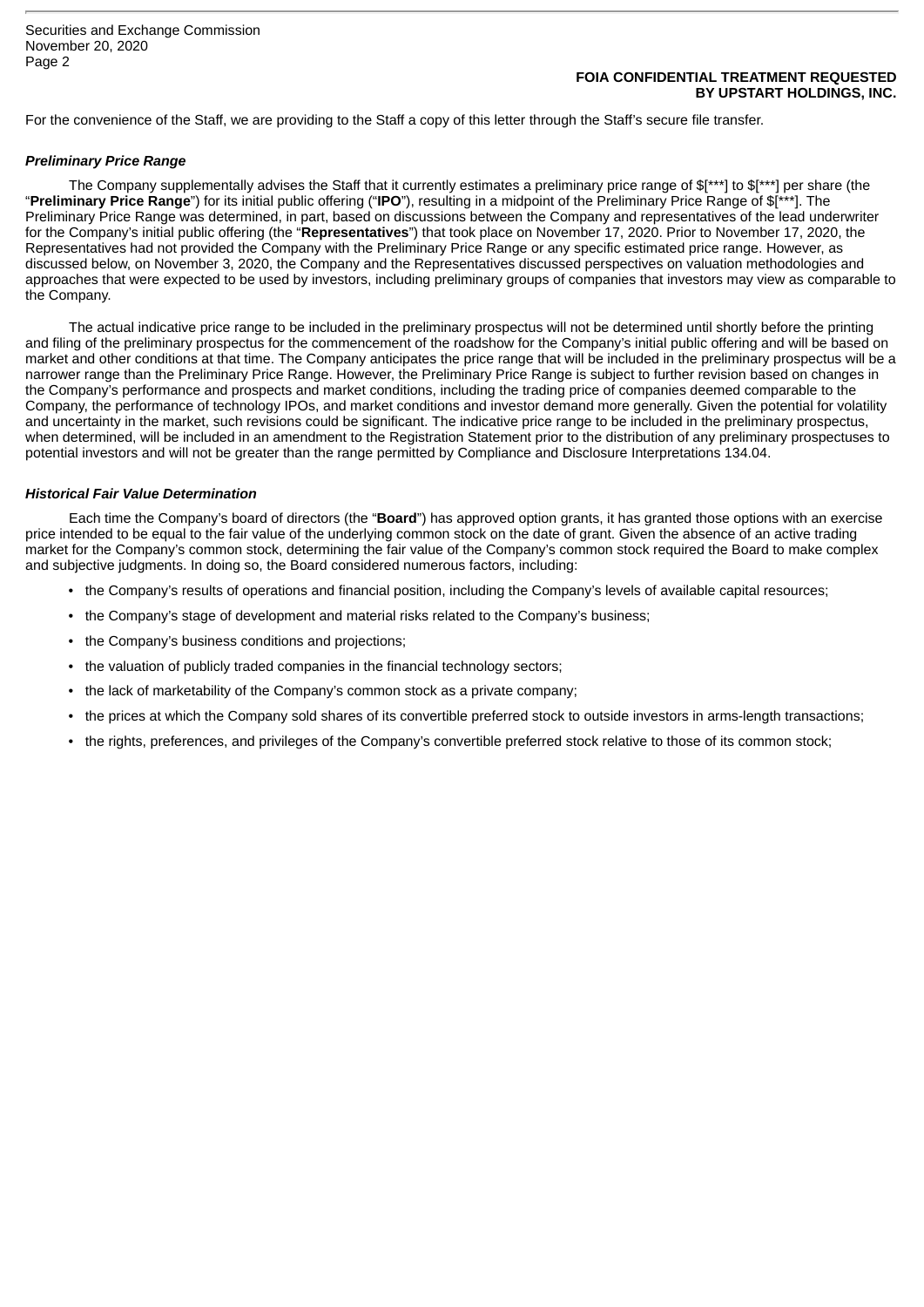#### **FOIA CONFIDENTIAL TREATMENT REQUESTED BY UPSTART HOLDINGS, INC.**

- the likelihood of achieving a liquidity event for its securityholders, such as an initial public offering or a sale of the Company, given prevailing market conditions;
- the hiring of key personnel and the experience of management;
- trends and developments in the Company's industry; and
- external market conditions affecting the financial technology industry sector.

The section titled "Common Stock Valuations" on pages 127 through 129 of the Management's Discussion and Analysis of Financial Condition and Results of Operation ("**MD&A**") of the Registration Statement include a more detailed description of the factors considered and methodologies used by the Board, in consultation with the Company's management team, to determine the fair value of the Company's common stock.

The Company supplementally advises the Staff that, in connection with the approval of certain equity awards on the dates set forth below, the Board determined, after carefully considering all relevant information available to it as of the below grant dates, including the then most recent valuation report of its third-party independent valuation firm (each, a "**Valuation Report**"), that, the fair value of the Company's common stock was equal to the amount set forth opposite each grant date as of such grant date:

| <b>Option Grant Dates</b> | <b>Number of Shares of</b><br><b>Common Stock</b><br><b>Subject to Grants</b> | <b>Fair Value</b><br>Per Share |
|---------------------------|-------------------------------------------------------------------------------|--------------------------------|
| January 31, 2020          | 1,757,974                                                                     | \$8.88                         |
| April 16, 2020            | 400.139                                                                       | \$8.41                         |
| June 4, 2020              | 501,000                                                                       | \$8.41                         |
| July 26, 2020             | 344.638                                                                       | \$8.41                         |
| September 9, 2020         | 832.381                                                                       | \$8.39                         |
| October 12, 2020          | 753.003                                                                       | \$11.72                        |
| November 6, 2020          | 550,000                                                                       | \$18.44                        |
| November 10, 2020         | 237.935                                                                       | \$18.44                        |

# *Valuation of January – September Grants*

In determining the fair value per share of the Company's common stock for the equity awards approved between January and September 2020 (the "**January-September Grants**"), which fair values ranged from \$8.39 to \$8.88, the Board relied in part on the then most recent Valuation Report, including the Valuation Reports dated June 23, 2020 (with a valuation date of June 5, 2020) (the "**June Valuation Report**"), April 7, 2020 (with a valuation date of March 27, 2020) (the "**April Valuation Report**") and January 14, 2020 (with a valuation date of December 20, 2019) (the "**January Valuation Report**") (collectively, the "**Pre-September Valuation Reports**"). The Board further determined on each grant date that there were no material changes in the Company's business or in the assumptions upon which the applicable Pre-September Valuation Report was based, between the applicable valuation date of such Pre-September Valuation Report and such grant date, that affected the fair value of the Company's common stock.

The Pre-September Valuation Reports each applied the market approach (guideline publicly traded company methodology) to determine a business enterprise value for the Company, which considered industry comparable companies in terms of size, historical and projected growth, profitability and other relevant market multiples and ratios. The April Valuation Report also considered, among other things, the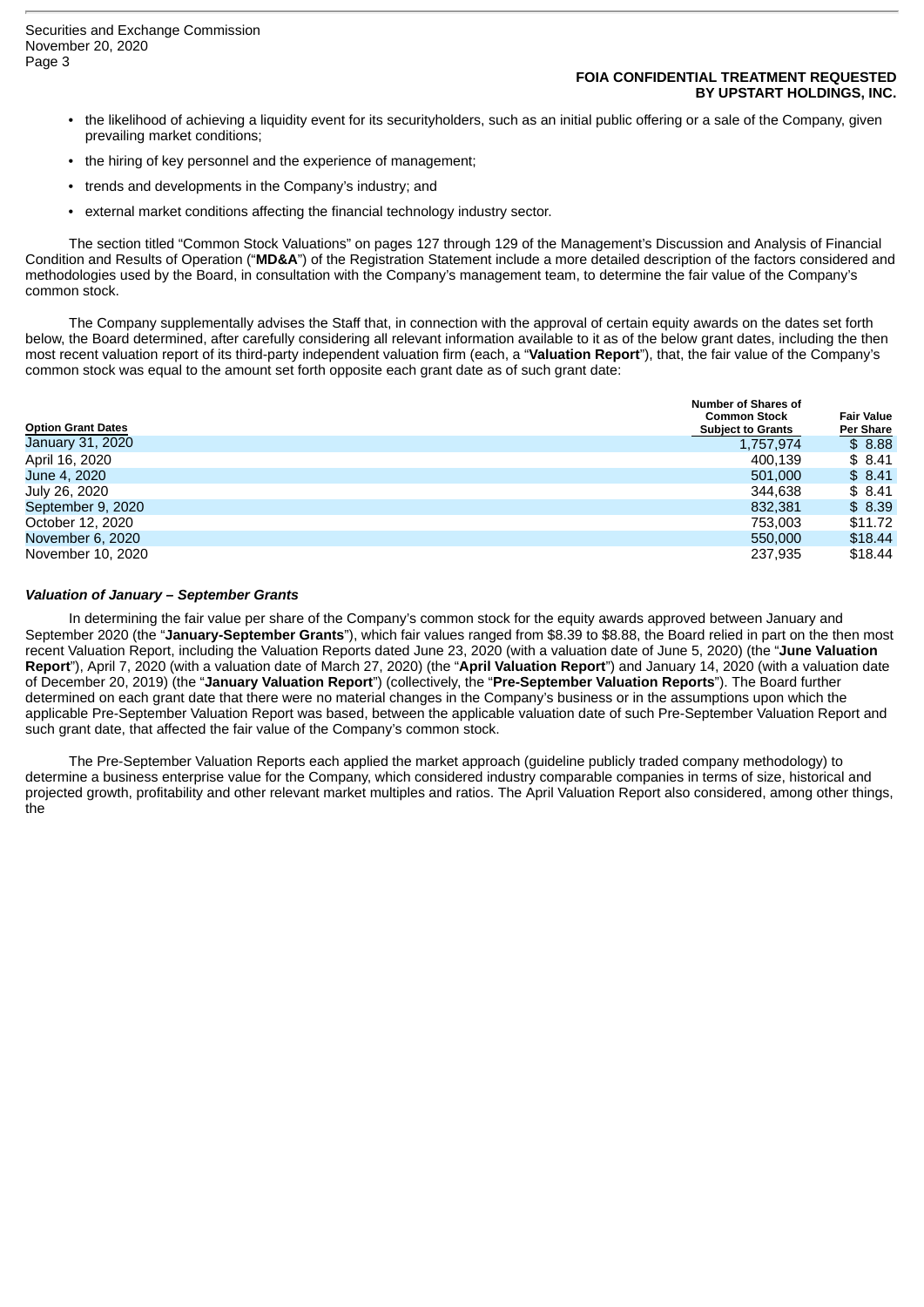## **FOIA CONFIDENTIAL TREATMENT REQUESTED BY UPSTART HOLDINGS, INC.**

impact of the COVID-19 pandemic on the financial markets. The June Valuation Report further considered the specific impacts of the COVID-19 pandemic on the Company and its operating results in the second quarter of 2020.

The Pre-September Valuation Reports used the business enterprise value for the Company calculated using the market approach to determine the fair value per share of the Company's common stock. To determine this fair value, the Pre-September Valuation Reports each derived a total equity value for the Company and then used the option pricing method ("**OPM**") to allocate this equity value among the various classes of the Company's capital stock. Because the Company's common stock represented a non-marketable equity interest in a private enterprise, the Pre-September Valuation Reports applied a discount for lack of marketability to the fully marketable values derived using the OPM to derive the fair market value of the Company's common stock. In addition, the Pre-September Valuation Reports each considered a scenario involving a potential initial public offering of the Company (the "**IPO scenario**") and used a probability weighted expected return method to weight the values derived using the OPM and the values derived under the IPO scenario by the estimated probabilities of each scenario to derive the final fair value of a share of the Company's common stock.

In the January Valuation Report, the IPO scenario assumed an IPO occurring by June 30, 2020, and a corresponding fair value of the Company's common stock of \$12.22 per share. In the April Valuation Report, the IPO scenario assumed an IPO occurring by November 30, 2020, and a corresponding fair value of the Company's common stock of \$11.88. In the June Valuation Report, the IPO scenario assumed an IPO occurring by January 30, 2021, and a corresponding fair value of the Company's common stock of \$11.93. In determining the Company's business enterprise value under the IPO scenario, each of the Pre-September Valuation Reports primarily considered the price per share of the Company's common stock required for a "Qualified IPO" as defined in the Company's certificate of incorporation.

The OPM scenario took into account equity valuation, estimated volatility, time to a liquidation event and risk-free rate. Under the OPM scenarios in the January, April and June Valuation Reports, the fair values of the Company's common stock were \$5.55, \$4.94 and \$4.84 per share, respectively, in each case, after taking into account a 15% discount for lack of marketability.

Each of the Pre-September Valuation Reports also weighted the value of the Company's common stock under the IPO scenario at 50% and the OPM scenario at 50%. Using these weightings, the January, April and June Valuation Reports concluded that the fair values of a share of the Company's common stock were \$8.88, \$8.41 and \$8.39, respectively, as of the respective valuation date of each Pre-September Valuation Report.

# *Valuation of October Grants*

In determining the \$11.72 fair value per share of the Company's common stock for the equity awards approved on October 12, 2020 (the "**October Grants**"), the Board relied in part on the Valuation Report dated September 29, 2020 (the "**September Valuation Report**"), with a valuation date of September 14, 2020. The Board further determined on October 12, 2020 that there were no material changes in the Company's business or in the assumptions upon which the September Valuation Report was based between September 14, 2020 and October 12, 2020, that affected the fair value of the Company's common stock.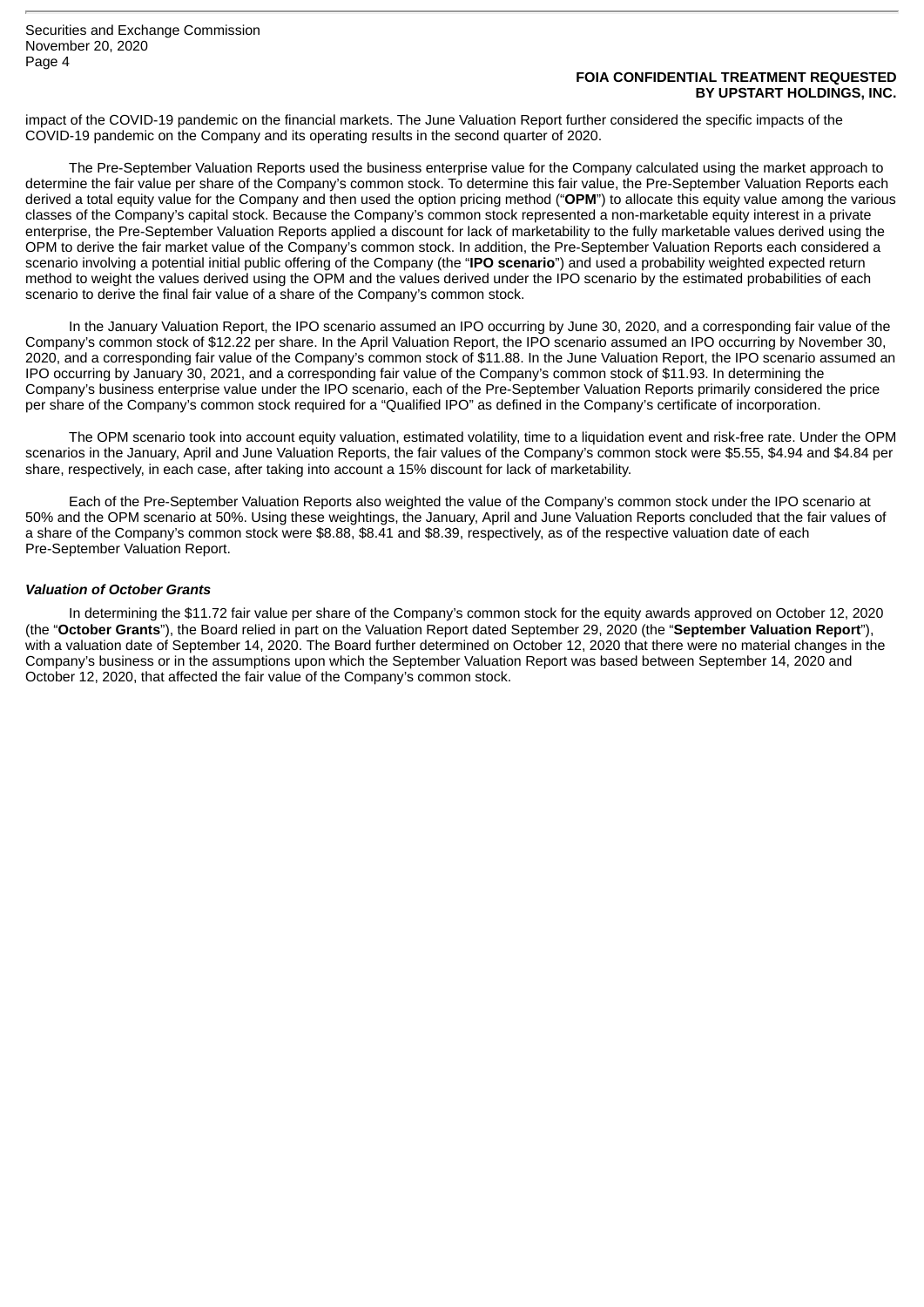# **FOIA CONFIDENTIAL TREATMENT REQUESTED BY UPSTART HOLDINGS, INC.**

The September Valuation Report applied similar methodologies to those used in the Pre-September Valuation Reports to determine the Company's business enterprise value and a corresponding fair value per share of the Company's common stock, including consideration of industry comparable companies in terms of size, historical and projected growth, profitability and other key operating metrics. The September Valuation Report also took into account, among other things, the impact the COVID-19 pandemic had on the Company's origination volumes during the second quarter of 2020 as well as the Company's subsequent recovery.

Based in large part on the Company's recovery from its impacted second quarter results, including an increased level of investment by institutional investors in the Company's loan funding programs and the Company's origination volumes reaching the same levels as those in the third quarter of 2019, the IPO scenario in the September Valuation Report was updated to move the expected IPO date from January 31, 2021 to December 14, 2020. Further, in determining the Company's business enterprise value under the IPO scenario, rather than using the Qualified IPO price per share, the September Valuation Report applied a multiple of 5x, slightly above the median of the selected comparable companies, to the Company's estimated last twelve month revenue as of December 14, 2020. The multiple of 5x was based on the Company's growth trajectory and the Company's ranking against recent IPOs in terms of size, historical and projected growth, profitability and other key operating metrics. Based on the foregoing, the September Valuation Report calculated the fair value of the Company's common stock under the IPO scenario to be \$13.87 per share.

Under the OPM scenario, the September Valuation Report calculated the fair value of the Company's common stock to be \$6.70 per share, after taking into account a 15% discount for lack of marketability.

The September Valuation Report weighted the value of the common stock under the IPO scenario at 70% and the OPM scenario at 30%, which reflected management's increased confidence in the consummation of an IPO in December 2020. Using these weightings, the September Valuation Report concluded that the fair value of a share of the Company's common stock was \$11.72 as of September 14, 2020. The Board continued to believe that \$11.72 per share represented the fair value of the Company's common stock at the time it made grants on October 12, 2020.

#### *Valuation of November Grants*

In determining the \$18.44 fair value per share of the Company's common stock for the equity awards approved on November 6, 2020 and November 10, 2020 (collectively, the "**November Grants**"), the Board relied in part on the Valuation Report dated November 4, 2020 (the "**November Valuation Report**") with a valuation date of October 19, 2020. The Board further determined on each of November 6, 2020 and November 10, 2020, that there were no material changes in the Company's business or in the assumptions upon which the November Valuation Report was based between October 19, 2020 and each of the November grant dates, that affected the fair value of the Company's common stock.

The November Valuation Report applied similar methodologies to those used in the Pre-September and September Valuation Reports to determine the Company's business enterprise value and a corresponding fair value per share of the Company's common stock.

In the November Valuation Report, the IPO scenario continued to assume an IPO occurring by December 14, 2020. Under the IPO scenario, the November Valuation Report calculated the fair value of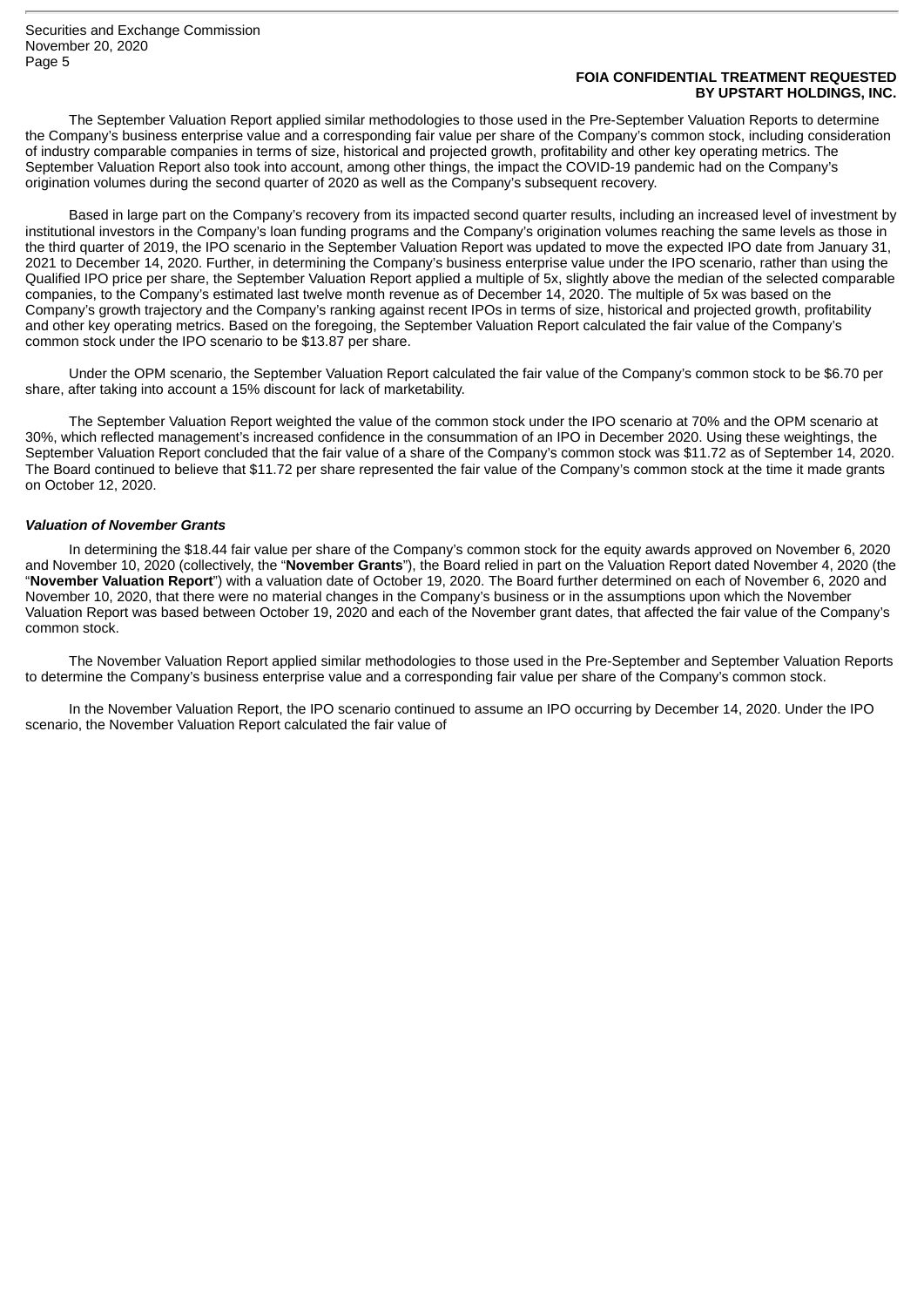# **FOIA CONFIDENTIAL TREATMENT REQUESTED BY UPSTART HOLDINGS, INC.**

the Company's common stock to be \$20.40 per share. In determining the Company's business enterprise value under the IPO scenario, rather than using the revenue multiple approach described in the September Valuation Report, the November Valuation Report considered discussions with the Representatives regarding perspectives on the valuation methodologies that prospective investors may use in evaluating an investment in the Company and potential categories of companies, including high-growth financial technology, online marketplace and data-driven software companies, that investors may deem relevant comparables to the Company. These groups of companies included companies that do not operate businesses similar to the Company's but represent the type of high-growth financial technology, marketplace and software companies that investors in the IPO may view as relevant comparable companies as they have growth rates and margins that investors may view as indicative of the Company's potential future financial performance. These discussions did not involve a recommendation as to a specific price range and were subject to feedback from investors that had yet to be received. The discussions with the Representatives had not taken place when the Pre-September and September Valuation Reports were being prepared and thus were not reflected in such prior Valuation Reports' analyses of the Company's business enterprise value.

Under the OPM scenario, the November Valuation Report calculated the fair value of the Company's common stock to be \$10.58 per share, after taking into account a 10% discount for lack of marketability. The increase in the fair value of the Company's common stock under the OPM scenario as compared to the Pre-September Valuation Reports is attributable, in part, to the decrease in the discount for lack of marketability from 15% to 10%.

The November Valuation Report weighted the value of the common stock under the IPO scenario at 80% and the OPM scenario at 20%, which reflected management's increased confidence in the consummation of an IPO in December 2020, as compared to the weightings assigned in the September Valuation Report. Using these updated weightings, the November Valuation Report concluded that the fair value of a share of the Company's common stock was \$18.44 per share as of October 19, 2020. The Board continued to believe that \$18.44 per share represented the fair value of the Company's common stock at the time it made grants on each of November 6, 2020 and November 10, 2020.

#### Analysis of Difference Between Fair Values of the January-September Grants and October Grants, and the Midpoint Price

As noted above, the Company currently estimates the Preliminary Price Range to be between \$[\*\*\*] to \$[\*\*\*] per share of the Company's common stock. The Preliminary Price Range was determined, in part, from discussions between the Company and the Representatives. The Preliminary Price Range was estimated based on current market conditions, the Company's financial condition and prospects and the performance of recent initial public offerings in the technology industry. In addition, the Preliminary Price Range was derived using a combination of valuation methodologies that differ from that used by the Board and the Valuation Reports in determining the fair value of the grants made from January 2020 through October 2020.

The Company believes the principal factors that contributed to the: (i) \$[\*\*\*] to \$[\*\*\*] per share difference between \$[\*\*\*], the Midpoint Price, and \$8.39 to \$8.88, respectively, the per share fair values of the Company's common stock used to record stock-based compensation expense for the January-September Grants, and (ii) \$[\*\*\*] per share difference between the Midpoint Price, and \$11.72, the per share fair value of the Company's common stock used to record stock-based compensation expense for the October Grants, were as follows: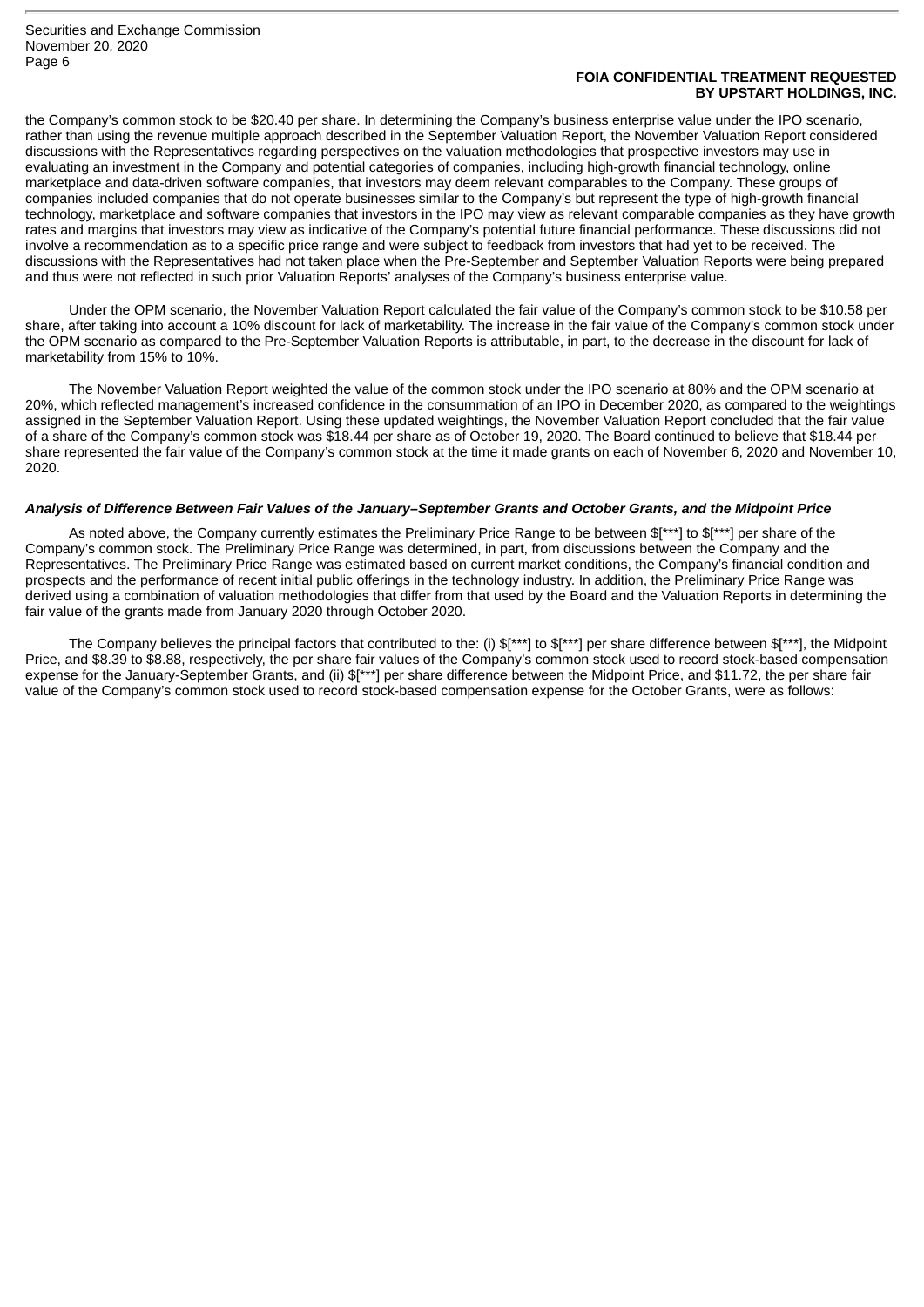## **FOIA CONFIDENTIAL TREATMENT REQUESTED BY UPSTART HOLDINGS, INC.**

- The Board made its determinations of fair value of the Company's common stock as of the grant dates listed above, based on the information available as of such dates, taking into account, among other factors, the uncertainty and volatility created by the COVID-19 pandemic, including its impact on the global economy and its impact on the Company and the Company's business.
- The Preliminary Price Range took into account the recent performance and valuations of public companies that the Representatives expect will be viewed by investors as comparable to the Company.
- The Preliminary Price Range took into account the fact that technology companies have either completed or made public filings for their initial public offerings, suggesting a favorable market for companies that are similar to the Company in executing and completing initial public offerings.
- Since January 2020, the Company has taken several incremental steps towards the completion of an IPO, including holding "testing the waters" meetings, at which the Company received feedback from potential investors, and publicly filing the Registration Statement with the Commission.
- The Preliminary Price Range represents a future price for shares of the Company's common stock that, if issued in the IPO, will be immediately freely tradable in a public market, whereas the estimated fair value of the Company's common stock as of the board approval dates associated with the January-September and October Grants described above appropriately represents a contemporaneous estimate of the fair value of shares that were then illiquid and might never become liquid, and as such, were adjusted for a discount due to lack of marketability. The discount for lack of marketability for the Company's common stock associated with the OPM scenarios of the applicable Valuation Reports was 15%, accounting for a meaningful difference between the applicable historical fair values and the Midpoint Price.
- Unlike the valuation methodologies used in the Pre-September and September Valuation Reports, the Preliminary Price Range does not take into account the probability of alternative outcomes that could yield lower valuations, such as the Company remaining as a private, stand-alone entity. Therefore, the Preliminary Price Range effectively weights a near-term IPO outcome at 100%. In contrast, the Pre-September Valuation Reports weighted the probability of a successful IPO within six months to a year of the applicable valuation date at 50%, and the September Valuation Report weighted the probability of a successful IPO in December 2020 at 70%. Given the uncertainty in the capital markets as a result of the COVID-19 pandemic and the United States presidential election and the impact of the COVID-19 pandemic on the Company's business in the second quarter of 2020, the probability of consummating a successful IPO was far from certain during these prior periods.
- The holders of the Company's preferred stock currently enjoy substantial economic rights and preferences over the holders of its common stock. The Preliminary Price Range assumes the conversion of all of the Company's convertible preferred stock upon the completion of its IPO. The corresponding elimination of the preferences and rights enjoyed by the holders of such preferred stock results in a higher valuation of the Company's common stock, which is reflected in the Preliminary Price Range.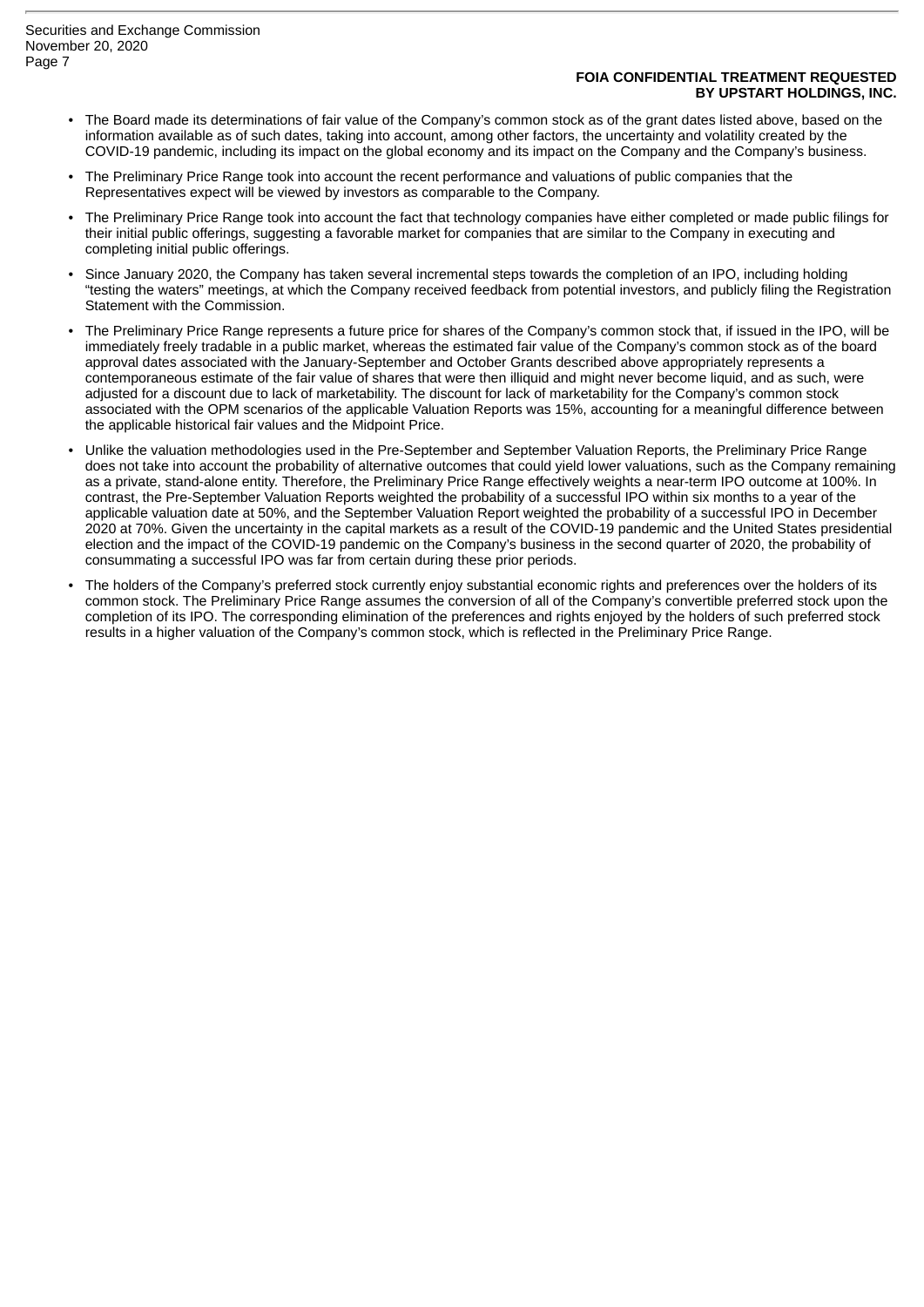# **FOIA CONFIDENTIAL TREATMENT REQUESTED BY UPSTART HOLDINGS, INC.**

## *Analysis of Difference Between Fair Value of the November Grants and the Midpoint Price*

Based on the above description of the Board's past determinations of the fair value of the Company's common stock, and given the fair value of the November Grants exceeds the Midpoint Price, the Company believes the stock-based compensation expense recorded for the November Grants, which stock-based compensation expense was based on the fair value determined by the Board at the time of grant, were appropriate.

# *Conclusion*

Based on the above analysis and as described in the Registration Statement, the Company and the Board have consistently sought to comply with the form and substance of the American Institute of Certified Public Accountants Practice Aid, *Valuation of Privately-Held Company Equity Securities Issued as Compensation*. The Board reached its determinations of the fair value of the Company's common stock after thorough discussions with the Company's management team and independent valuation experts, and made its determination in good faith, based on the information available on the dates of grant, including the then available Valuation Report and the rapidly evolving impacts of the COVID-19 pandemic on the Company and the economy as a whole. Accordingly, the Company respectfully submits to the Staff that the Company believes that the stock-based compensation expense that it recorded related to the grants made between January 2020 and November 2020, which stock-based compensation expense was based on the fair values determined by the Board at the time of grant, were appropriate in light of the foregoing.

\*\*\*\*\*